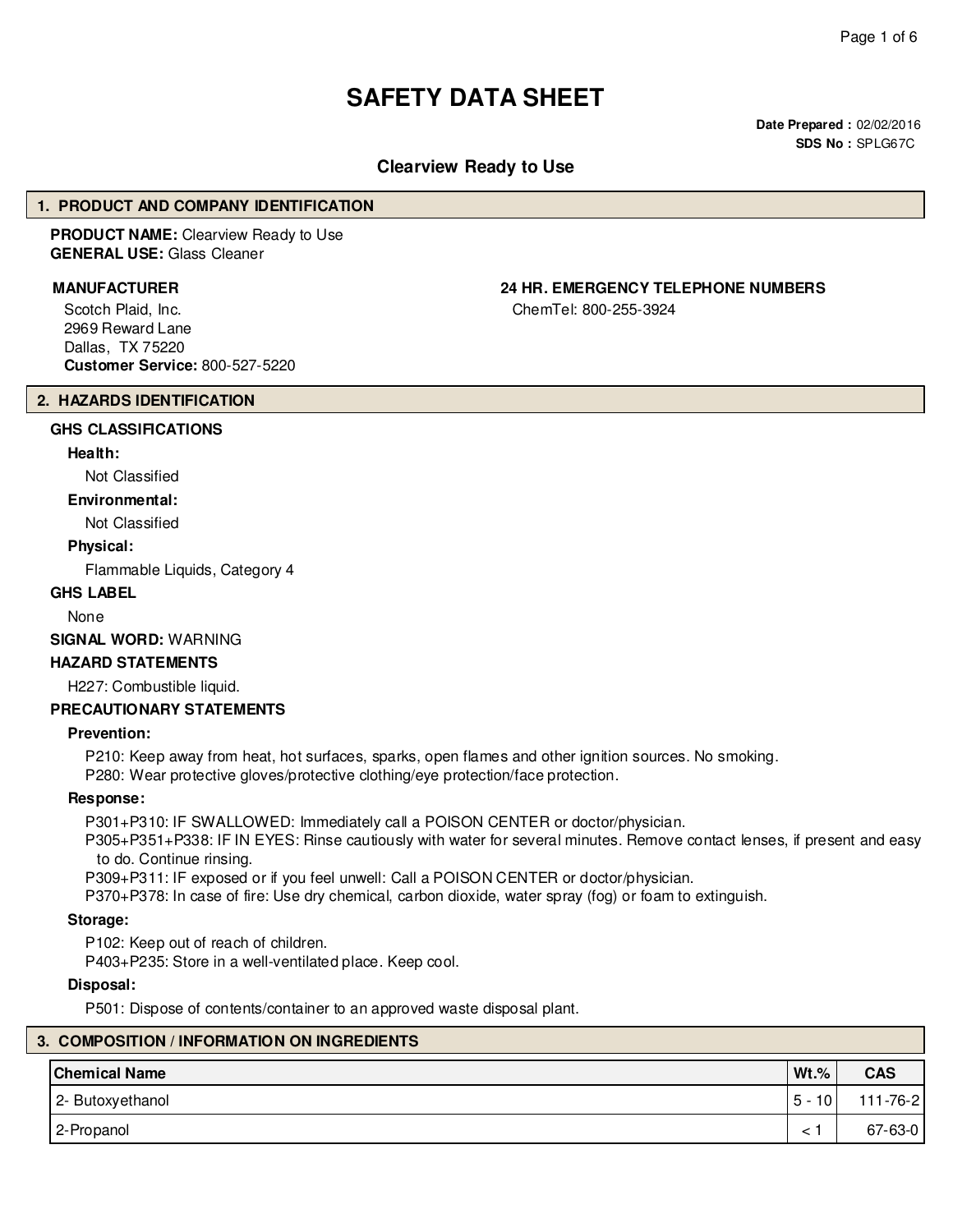# **4. FIRST AID MEASURES**

**EYES:** Immediately flush eyes with plenty of water. Get medical attention, if irritation persists.

**SKIN:** Wash with soap and water. Get medical attention if irritation develops or persists.

**INGESTION:** Do NOT induce vomiting. Never give anything by mouth to an unconscious person. Rinse mouth with water. Consult a physician.

**INHALATION:** Remove victim to fresh air. If irritation persists, get medical attention.

# **SIGNS AND SYMPTOMS OF OVEREXPOSURE**

**EYES:** Contact may cause eye irritation.

**SKIN:** Contact may cause skin irritation.

**INGESTION:** May cause headache and nausea.

**INHALATION:** May cause irritation to mucous membranes.

**ACUTE EFFECTS:** Eye contact may cause stinging, tearing, redness and blurred vision. Skin contact may cause redness and irritation.

**CHRONIC EFFECTS:** Repeated or prolonged exposure to this material may cause dermatitis to the skin and conjuntivitis to the eyes.

**NOTES TO PHYSICIAN:** Treat symptomatically

# **5. FIRE FIGHTING MEASURES**

# **FLAMMABLE CLASS:** Combustible liquid and vapor.

**GENERAL HAZARD:** The vapor of this product may form a combustible mixtures with air in confined spaces.

**EXTINGUISHING MEDIA:** Use dry chemical, carbon dioxide, water spray (fog) or foam when fighting fires involving this material.

**HAZARDOUS COMBUSTION PRODUCTS:** Oxides of carbon.

**FIRE FIGHTING PROCEDURES:** Use extinguishing measures that are appropriate to local circumstances and the surrounding environment. Use water spray to cool fire exposed containers to prevent pressure building up and rupturing closed containers.

**FIRE FIGHTING EQUIPMENT:** Use personal protective equipment

#### **6. ACCIDENTAL RELEASE MEASURES**

**SMALL SPILL:** Stop leak if safe to do so. Soak up and contain spill with an absorbant material and place in container for proper disposal. Flush away traces with water.

**LARGE SPILL:** Dike spilled material or otherwise contain material to ensure runoff does not reach into soil, ditches, sewers and / or groundwater. Transfer material into suitable containers for proper disposal in accordance with local, state and federal regulations.

# **ENVIRONMENTAL PRECAUTIONS**

**WATER SPILL:** Do not allow material to contaminate waterways.

**LAND SPILL:** Do not allow material to contaminate the soil.

**GENERAL PROCEDURES:** Ensure clean-up is conducted by trained personnel only. Refer to protective measures listed in Sections 7 and 8.

**SPECIAL PROTECTIVE EQUIPMENT:** For personal protection see section 8.

**COMMENTS:** Inform appropriate managerial or supervisory personnel of all environmental releases. Prevent further leakage or spillage if safe to do so.

# **7. HANDLING AND STORAGE**

**GENERAL PROCEDURES:** Handle in accordance with good industrial hygiene and safety procedures. Use personal protection recommended in Section 8. Follow all product label instructions.

**HANDLING:** Follow all SDS/label precautions even after container is emptied because it may retain product residues.

**STORAGE:** Keep out of reach of children. Store in original container in a cool, dry and well ventilated area.

**COMMENTS:** Keep away from sparks, heat and open flames.

#### **8. EXPOSURE CONTROLS / PERSONAL PROTECTION**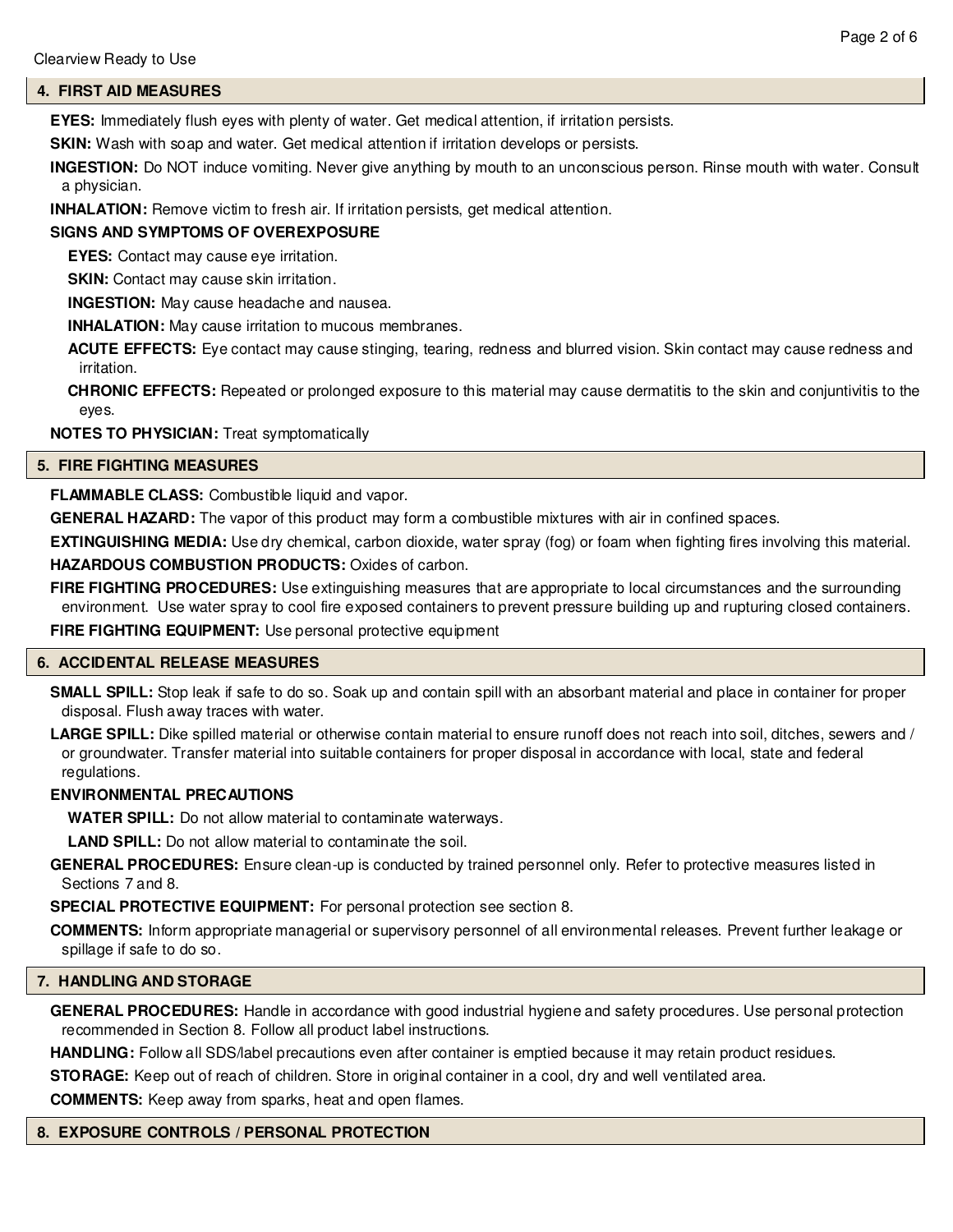# **EXPOSURE GUIDELINES**

| OSHA HAZARDOUS COMPONENTS (29 CFR1910.1200) |             |                        |                   |                  |                   |                     |                   |
|---------------------------------------------|-------------|------------------------|-------------------|------------------|-------------------|---------------------|-------------------|
|                                             |             | <b>EXPOSURE LIMITS</b> |                   |                  |                   |                     |                   |
|                                             |             | <b>OSHA PEL</b>        |                   | <b>ACGIH TLV</b> |                   | <b>Supplier OEL</b> |                   |
| <b>Chemical Name</b>                        |             | ppm                    | mg/m <sup>3</sup> | ppm              | mg/m <sup>3</sup> | ppm                 | mg/m <sup>3</sup> |
| 2- Butoxyethanol                            | <b>TWA</b>  | 50                     | 240               | 20               | 97                | NL.                 | NL.               |
|                                             | STEL        |                        |                   |                  |                   | NL.                 | NL.               |
| 2-Propanol                                  | TWA         | 400                    | 980               | 200              | 490               | NL.                 | <b>NL</b>         |
|                                             | <b>STEL</b> |                        |                   | 400              | 960               | NL.                 | <b>NL</b>         |

**ENGINEERING CONTROLS:** Use with adequate ventilation, especially in confined spaces.

# **PERSONAL PROTECTIVE EQUIPMENT**

**EYES AND FACE:** Safety glasses with side shields.

**SKIN:** Chemical resistant gloves.

**RESPIRATORY:** No personal respiratory equipment normally required.

**PROTECTIVE CLOTHING:** Wear suitable protective clothing to prevent contact with skin.

**WORK HYGIENIC PRACTICES:** Wash contaminated clothing before reuse. Wash face, hands and any exposed skin thoroughly after handling.

**OTHER USE PRECAUTIONS:** Protective clothing and equipment should be in accordance with 29 CFR 1910.132 and 1910.133. **COMMENTS:** Eyewash stations and safety showers should always be in place where chemicals are handled and stored.

# **9. PHYSICAL AND CHEMICAL PROPERTIES**

**PHYSICAL STATE:** Liquid **ODOR:** Mild Solvent **ODOR THRESHOLD:** No data available for this mixture. **APPEARANCE:** Clear liquid **COLOR:** Blue **pH:** 6.5 to 8.5 (full strength) PERCENT VOLATILE: (w/w) 90-95% mostly as water. **FLASH POINT AND METHOD:** > 61°C (142°F) Open Cup **FLAMMABLE LIMITS:** No data available for this mixture. **AUTOIGNITION TEMPERATURE:** No data available for this mixture. **VAPOR PRESSURE:** No data available for this mixture. **VAPOR DENSITY:** No data available for this mixture. **BOILING POINT:** Near that of water **FREEZING POINT:** No data available for this mixture. **THERMAL DECOMPOSITION:** No data available for this mixture. **SOLUBILITY IN WATER:** Complete **EVAPORATION RATE:** No data available for this mixture. **SPECIFIC GRAVITY:** 0.98 to 0.990 g/ml **VISCOSITY:** Water thin. **OXIDIZING PROPERTIES:** This product is not classified as oxidizing

# **10. STABILITY AND REACTIVITY**

**REACTIVITY:** Not classified as a reactivity hazard. **HAZARDOUS POLYMERIZATION:** Will not occur.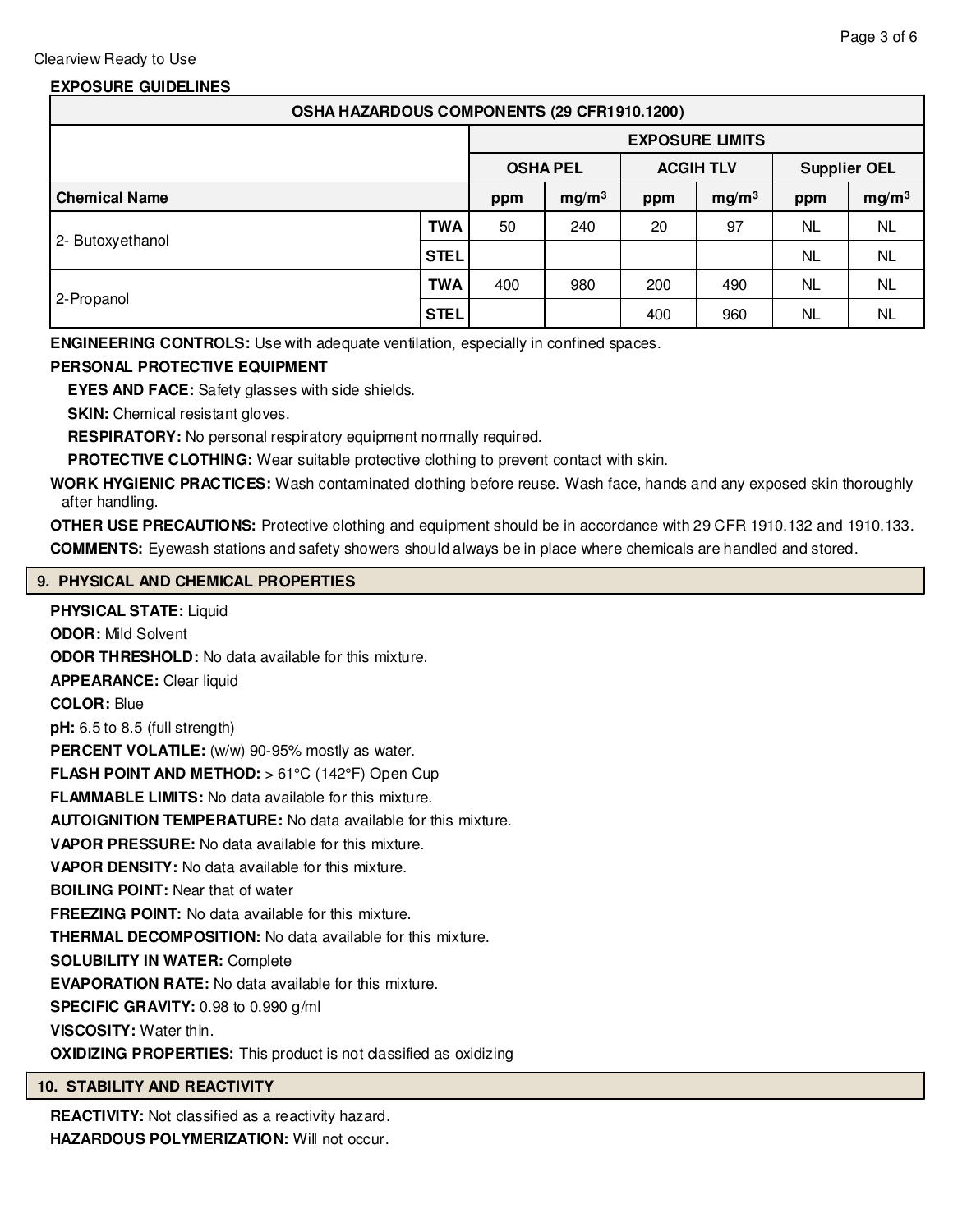**STABILITY:** Stable under normal conditions.

**CONDITIONS TO AVOID:** Heat, sparks and flames.

**POSSIBILITY OF HAZARDOUS REACTIONS:** Vapors may form explosive mixtures with air.

# **HAZARDOUS DECOMPOSITION PRODUCTS:** Oxides of carbon.

**INCOMPATIBLE MATERIALS:** Strong oxidizing agents, acids and bases.

# **11. TOXICOLOGICAL INFORMATION**

# **ACUTE**

| <b>Chemical Name</b> | ORAL LD <sub>50</sub> | <b>DERMAL LD<sub>50</sub></b> | <b>INHALATION</b><br>$LC_{50}$ |  |
|----------------------|-----------------------|-------------------------------|--------------------------------|--|
| 2- Butoxyethanol     | $1300$ mg/kg<br>(rat) | $>$ 2000 mg/kg<br>(rat)       | 4.9 mg/l (rat)<br>Aerosol      |  |
| 2-Propanol           | 4710 mg/kg<br>(rat)   | 6290 mg/kg<br>(rabbit)        | 16000 ppm $(rat)$              |  |

**EYE EFFECTS:** May cause eye irritation.

**SKIN EFFECTS:** May cause skin irritation.

**CHRONIC:** Repeated or prolonged skin contact may result in dermatitis.

**SUBCHRONIC:** This product is irritating to the eyes, skin and respiratory tract.

# **CARCINOGENICITY**

| <b>Chemical Name</b> | <b>IARC</b><br><b>Status</b> | <b>Other</b>         |
|----------------------|------------------------------|----------------------|
| 2- Butoxyethanol     | Group 3                      | <b>ACGIH</b><br>(A3) |

**IARC:** IARC (Group 3) components are "not classifiable as human carcinogens"

**NTP:** No ingredient in this product is present at levels greater than or equal to 0.1% is identified as a known or anticipated carcinogen by NTP.

**OSHA:** No ingredient in this product is present at levels greater than or equal to 0.1% is identified as a carcinogen or potential carcinogen by OSHA.

**Notes:** ACGIH (A3) - Animal Carcinogen

**REPEATED DOSE EFFECTS:** No data available for this mixture.

**IRRITATION:** Skin and eye irritation.

**SENSITIZATION:** No data available for this mixture.

**NEUROTOXICITY:** No data available for this mixture.

**GENETIC EFFECTS:** Not determined for this mixture.

**REPRODUCTIVE EFFECTS:** No data available for this mixture.

**TARGET ORGANS:** No data available for this mixture.

**TERATOGENIC EFFECTS:** No data available for this mixture.

**MUTAGENICITY:** No data available for this mixture.

**SYNERGISTIC MATERIALS:** No data available for this mixture.

# **12. ECOLOGICAL INFORMATION**

**ECOTOXICOLOGICAL INFORMATION:** This product is not classified as environmentally hazardous. However, this does not exclude the possibility that large or frequent spills can have a harmful or damaging effect on the environment.

**BIOACCUMULATION/ACCUMULATION:** The potential for bioconcentration in organisms is low.

**DISTRIBUTION:** No data available for this mixture.

# **AQUATIC TOXICITY (ACUTE)**

**96-HOUR LC<sub>50</sub>:** No data available for this mixture.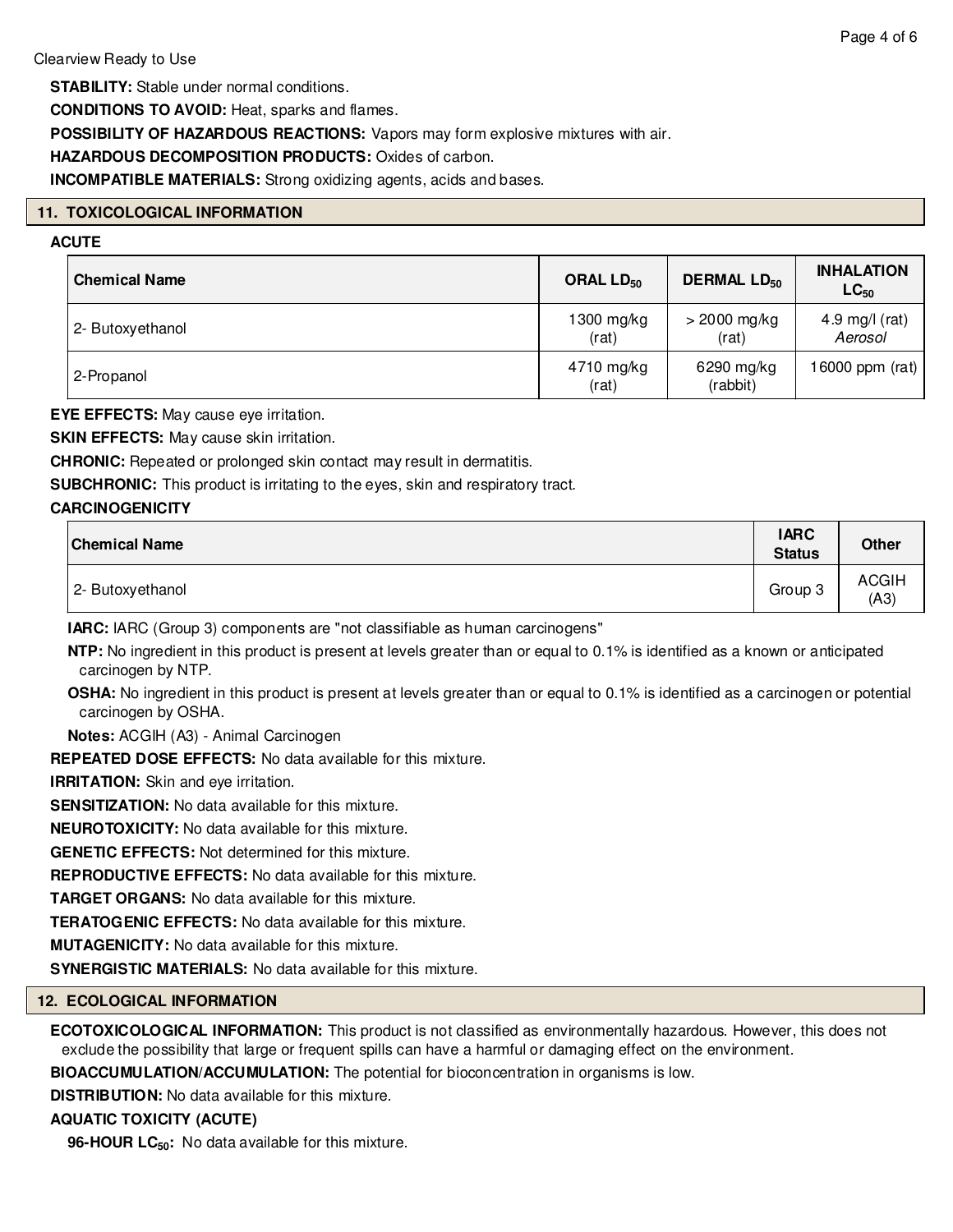**48-HOUR EC50:** No data available for this mixture.

**96-HOUR EC50:** No data available for this mixture.

**CHEMICAL FATE INFORMATION:** This product is expected to be readily biodegradable.

# **13. DISPOSAL CONSIDERATIONS**

**DISPOSAL METHOD:** Follow all Federal, State and Local Regulations appropriate for this material.

**PRODUCT DISPOSAL:** Wastewater resulting from this product should be directed to a proper waste water treatment facility.

**EMPTY CONTAINER:** Empty containers should be taken to an approved waste handling site for recycling or disposal. Do not reuse empty containers.

**RCRA/EPA WASTE INFORMATION:** The waste code should be assigned in discussion between the user, the producer and the waste disposal company.

# **14. TRANSPORT INFORMATION**

# **DOT (DEPARTMENT OF TRANSPORTATION)**

**PROPER SHIPPING NAME:** Not regulated as dangerous goods.

**COMMENTS:** The shipper / consignor / sender is responsible to ensure that the packaging, labeling and markings are in compliance with the selected mode of transport.

### **15. REGULATORY INFORMATION**

# **UNITED STATES**

### **SARA TITLE III (SUPERFUND AMENDMENTS AND REAUTHORIZATION ACT)**

**311/312 HAZARD CATEGORIES:** Fire Hazard, Acute Health Hazard

# **FIRE:** Yes **PRESSURE GENERATING:** No **REACTIVITY:** No **ACUTE:** Yes **CHRONIC:** No

# **EPCRA SECTION 313 SUPPLIER NOTIFICATION**

| <b>Chemical Name</b> | $Wt.$ %  | <b>CAS</b> |
|----------------------|----------|------------|
| 2- Butoxyethanol     | -<br>ט ⊦ | -76-21     |

# **302/304 EMERGENCY PLANNING**

**EMERGENCY PLAN:** No chemicals in this product are subject to the reporting requirements of SARA Title III, Section 302.

# **CERCLA (COMPREHENSIVE ENVIRONMENTAL RESPONSE, COMPENSATION, AND LIABILITY ACT)**

**CERCLA REGULATORY:** Not listed.

# **TSCA (TOXIC SUBSTANCE CONTROL ACT)**

**TSCA REGULATORY:** All ingredients are listed.

**CALIFORNIA PROPOSITION 65:** This product contains trace amounts of Ethylene Oxide. CAS# 75-21-8

**OSHA HAZARD COMM. RULE:** This product is a "Hazardous Chemical" as defined by the OSHA Hazard Communication Standard, 29 CFR 1910.1200.

#### **16. OTHER INFORMATION**

**REASON FOR ISSUE:** New SDS format

# **Date Prepared:** 02/02/2016







**MANUFACTURER DISCLAIMER:** The information provided in the Safety Data Sheet is correct to the best fo our knowledge,